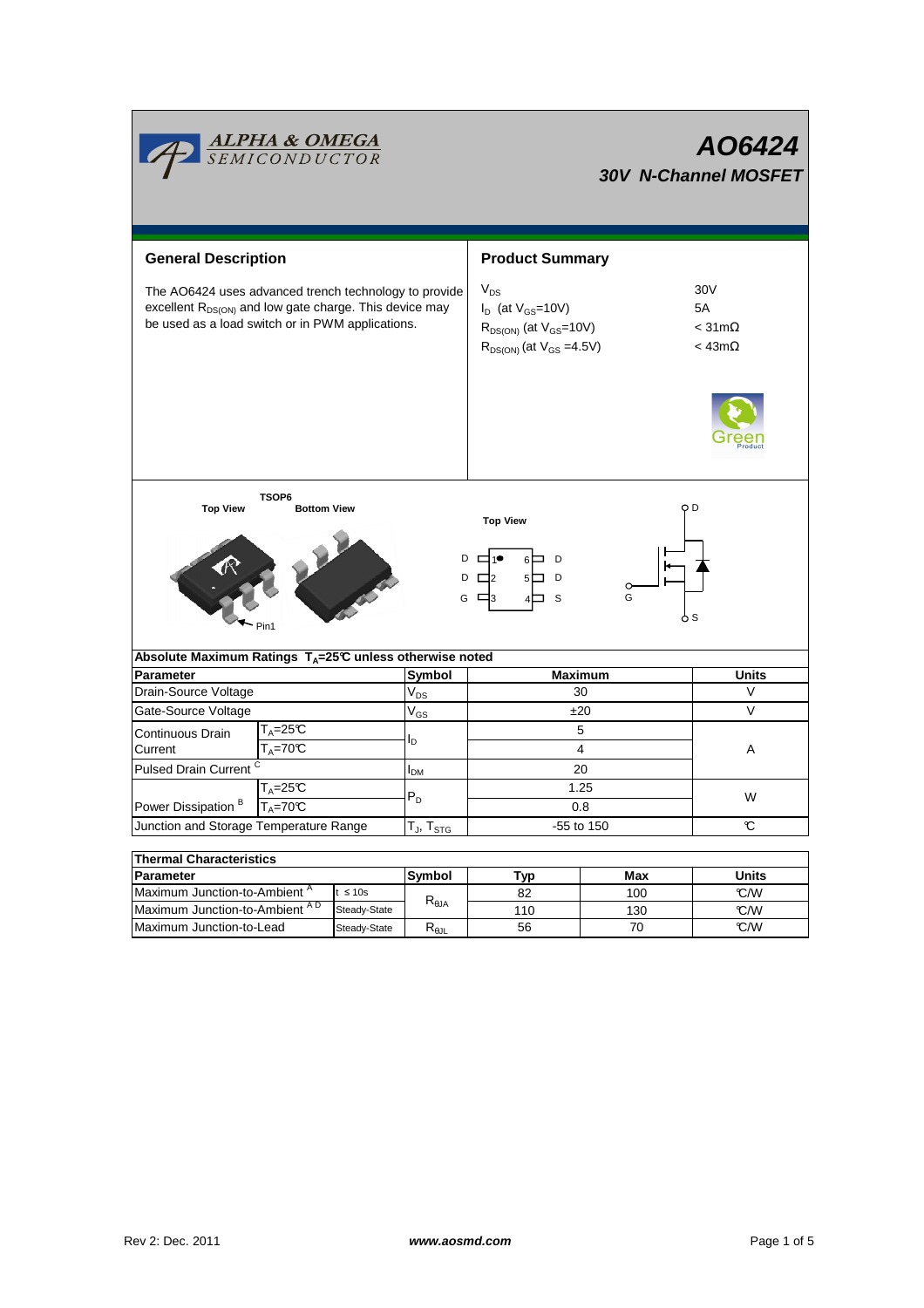#### **Electrical Characteristics (TJ=25°C unless otherwise noted)**

| <b>Symbol</b>               | <b>Parameter</b>                                                           | <b>Conditions</b>                                                                        |                         |     | <b>Typ</b> | <b>Max</b> | <b>Units</b> |  |  |  |  |  |
|-----------------------------|----------------------------------------------------------------------------|------------------------------------------------------------------------------------------|-------------------------|-----|------------|------------|--------------|--|--|--|--|--|
| <b>STATIC PARAMETERS</b>    |                                                                            |                                                                                          |                         |     |            |            |              |  |  |  |  |  |
| <b>BV<sub>DSS</sub></b>     | Drain-Source Breakdown Voltage                                             | $I_{D} = -250 \mu A$ , $V_{GS} = 0V$                                                     |                         | 30  |            |            | $\vee$       |  |  |  |  |  |
| $I_{DSS}$                   | Zero Gate Voltage Drain Current                                            | $V_{DS}$ =30V, $V_{GS}$ =0V                                                              |                         |     |            | 1          | μA           |  |  |  |  |  |
|                             |                                                                            |                                                                                          | $T_{\parallel} = 55$ °C |     |            | 5          |              |  |  |  |  |  |
| l <sub>GSS</sub>            | Gate-Body leakage current                                                  | V <sub>DS</sub> =0V, V <sub>GS</sub> =±20V                                               |                         |     |            | ±100       | nA           |  |  |  |  |  |
| $V_{GS(th)}$                | Gate Threshold Voltage                                                     | $V_{DS} = V_{GS} I_D = 250 \mu A$                                                        |                         | 1.2 | 1.8        | 2.4        | $\vee$       |  |  |  |  |  |
| $I_{D(ON)}$                 | On state drain current                                                     | $V_{GS}$ =10V, $V_{DS}$ =5V                                                              |                         | 20  |            |            | A            |  |  |  |  |  |
| $R_{DS(ON)}$                |                                                                            | $V_{GS}$ =10V, $I_D$ =5A                                                                 |                         |     | 25.5       | 31         | $m\Omega$    |  |  |  |  |  |
|                             | Static Drain-Source On-Resistance                                          |                                                                                          | $T_i = 125C$            |     | 41         | 50         |              |  |  |  |  |  |
|                             |                                                                            | $V_{GS}$ =4.5V, $I_D$ =4A                                                                |                         |     | 34         | 43         | $m\Omega$    |  |  |  |  |  |
| $g_{FS}$                    | <b>Forward Transconductance</b><br>V <sub>DS</sub> =5V, I <sub>D</sub> =5A |                                                                                          |                         |     | 15         |            | S            |  |  |  |  |  |
| $V_{SD}$                    | $IS=1A, VGS=0V$<br>Diode Forward Voltage                                   |                                                                                          |                         |     | 0.76       | 1          | $\vee$       |  |  |  |  |  |
| ıs.                         | Maximum Body-Diode Continuous Current                                      |                                                                                          |                         | 1.5 | A          |            |              |  |  |  |  |  |
|                             | <b>DYNAMIC PARAMETERS</b>                                                  |                                                                                          |                         |     |            |            |              |  |  |  |  |  |
| $C_{\text{iss}}$            | Input Capacitance                                                          | $V_{GS}$ =0V, $V_{DS}$ =15V, f=1MHz                                                      |                         |     | 255        | 310        | pF           |  |  |  |  |  |
| $\mathsf{C}_{\mathrm{oss}}$ | Output Capacitance                                                         |                                                                                          |                         |     | 45         |            | рF           |  |  |  |  |  |
| $C_{\rm rss}$               | Reverse Transfer Capacitance                                               |                                                                                          |                         |     | 35         | 50         | pF           |  |  |  |  |  |
| R <sub>g</sub>              | Gate resistance                                                            | $V_{GS}$ =0V, $V_{DS}$ =0V, f=1MHz                                                       |                         | 1.6 | 3.25       | 4.9        | Ω            |  |  |  |  |  |
|                             | SWITCHING PARAMETERS                                                       |                                                                                          |                         |     |            |            |              |  |  |  |  |  |
| $Q_{g(10V)}$                | Total Gate Charge                                                          |                                                                                          |                         |     | 5.2        | 6.3        | nC           |  |  |  |  |  |
| $Qg_{(4.5V)}$               |                                                                            | $V_{GS}$ =10V, $V_{DS}$ =15V, $I_D$ =5A                                                  |                         |     | 2.55       | 3.2        | nC           |  |  |  |  |  |
| $\mathsf{Q}_{\mathsf{gs}}$  | Gate Source Charge                                                         |                                                                                          |                         |     | 0.85       |            | nC           |  |  |  |  |  |
| $\mathsf{Q}_{\text{gd}}$    | Gate Drain Charge                                                          |                                                                                          |                         |     | 1.3        |            | nC           |  |  |  |  |  |
| $t_{D(on)}$                 | Turn-On DelayTime                                                          | $V_{GS}$ =10V, $V_{DS}$ =15V, R <sub>L</sub> =3 $\Omega$ ,<br>$R_{\text{GEN}} = 3\Omega$ |                         |     | 4.5        |            | ns           |  |  |  |  |  |
| $t_r$                       | Turn-On Rise Time                                                          |                                                                                          |                         |     | 2.5        |            | ns           |  |  |  |  |  |
| $t_{D(off)}$                | Turn-Off DelayTime                                                         |                                                                                          |                         |     | 14.5       |            | ns           |  |  |  |  |  |
| $t_f$                       | <b>Turn-Off Fall Time</b>                                                  |                                                                                          |                         |     | 3.5        |            | ns           |  |  |  |  |  |
| $t_{rr}$                    | Body Diode Reverse Recovery Time                                           | $I_F = 5A$ , dl/dt=100A/ $\mu$ s                                                         |                         |     | 8.5        |            | ns           |  |  |  |  |  |
| $Q_{rr}$                    | Body Diode Reverse Recovery Charge                                         | $I_F = 5A$ , dl/dt=100A/ $\mu$ s                                                         |                         | 2.2 |            | nC         |              |  |  |  |  |  |

A. The value of  $R_{\thetaJA}$  is measured with the device mounted on 1in<sup>2</sup> FR-4 board with 2oz. Copper, in a still air environment with T<sub>A</sub> =25°C. The

value in any given application depends on the user's specific board design.<br>B. The power dissipation P<sub>D</sub> is based on T<sub>J(MAX)</sub>=150°C, using ≤ 10s junction-to-ambient thermal resistance.

C. Repetitive rating, pulse width limited by junction temperature  $T_{J(MAX)}$ =150°C. Ratings are based on low frequency and duty cycles to keep initialT $_{1}=25^{\circ}$  C.

D. The  $R_{\theta JA}$  is the sum of the thermal impedence from junction to lead  $R_{\theta JL}$  and lead to ambient.

E. The static characteristics in Figures 1 to 6 are obtained using <300us pulses, duty cycle 0.5% max.

F. These curves are based on the junction-to-ambient thermal impedence which is measured with the device mounted on 1in<sup>2</sup> FR-4 board with 2oz. Copper, assuming a maximum junction temperature of  $T_{J(MAX)}$ =150°C. The SOA curve provides a single pulse rating.

THIS PRODUCT HAS BEEN DESIGNED AND QUALIFIED FOR THE CONSUMER MARKET. APPLICATIONS OR USES AS CRITICAL COMPONENTS IN LIFE SUPPORT DEVICES OR SYSTEMS ARE NOT AUTHORIZED. AOS DOES NOT ASSUME ANY LIABILITY ARISING OUT OF SUCH APPLICATIONS OR USES OF ITS PRODUCTS. AOS RESERVES THE RIGHT TO IMPROVE PRODUCT DESIGN, FUNCTIONS AND RELIABILITY WITHOUT NOTICE.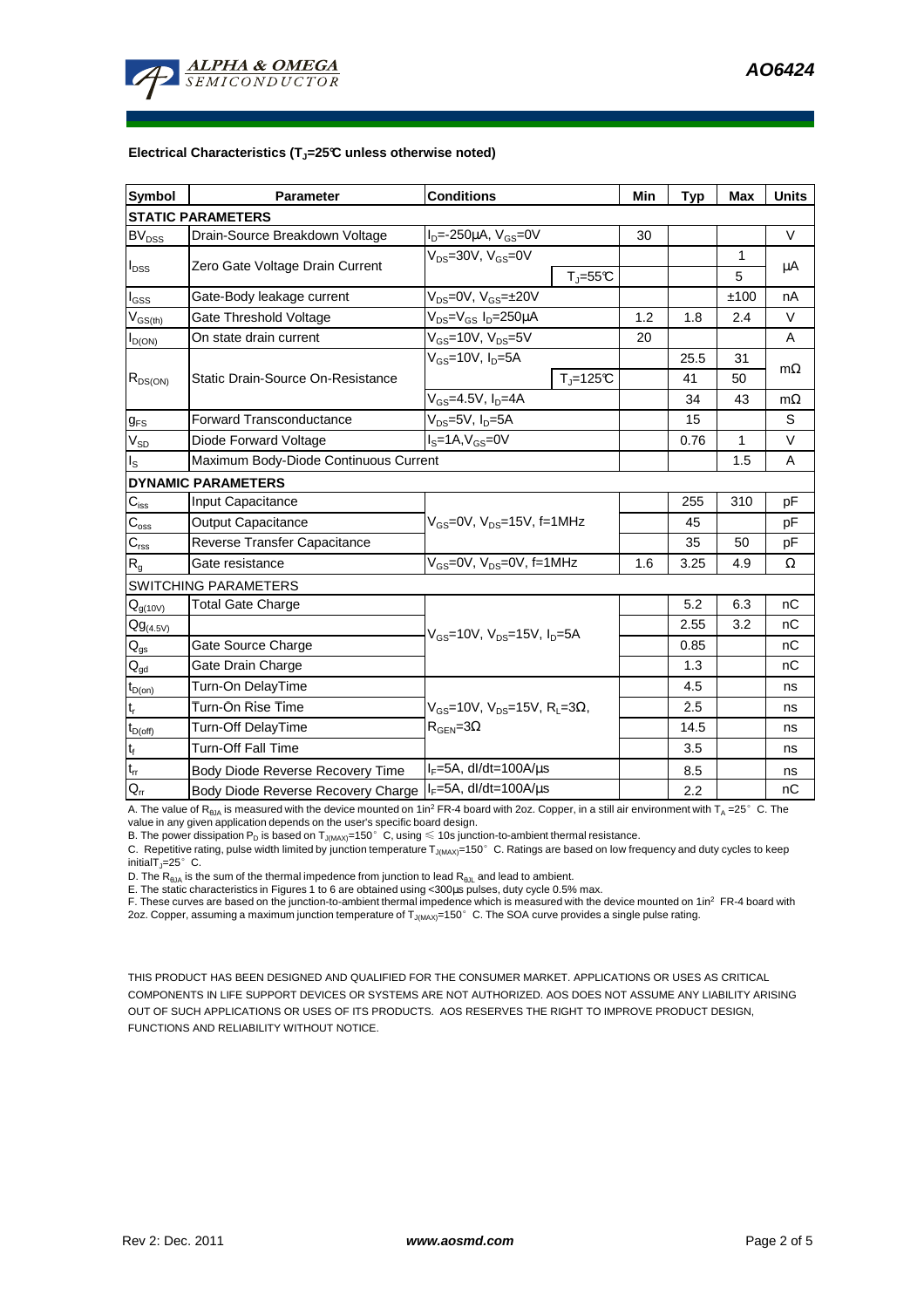

## **TYPICAL ELECTRICAL AND THERMAL CHARACTERISTICS**

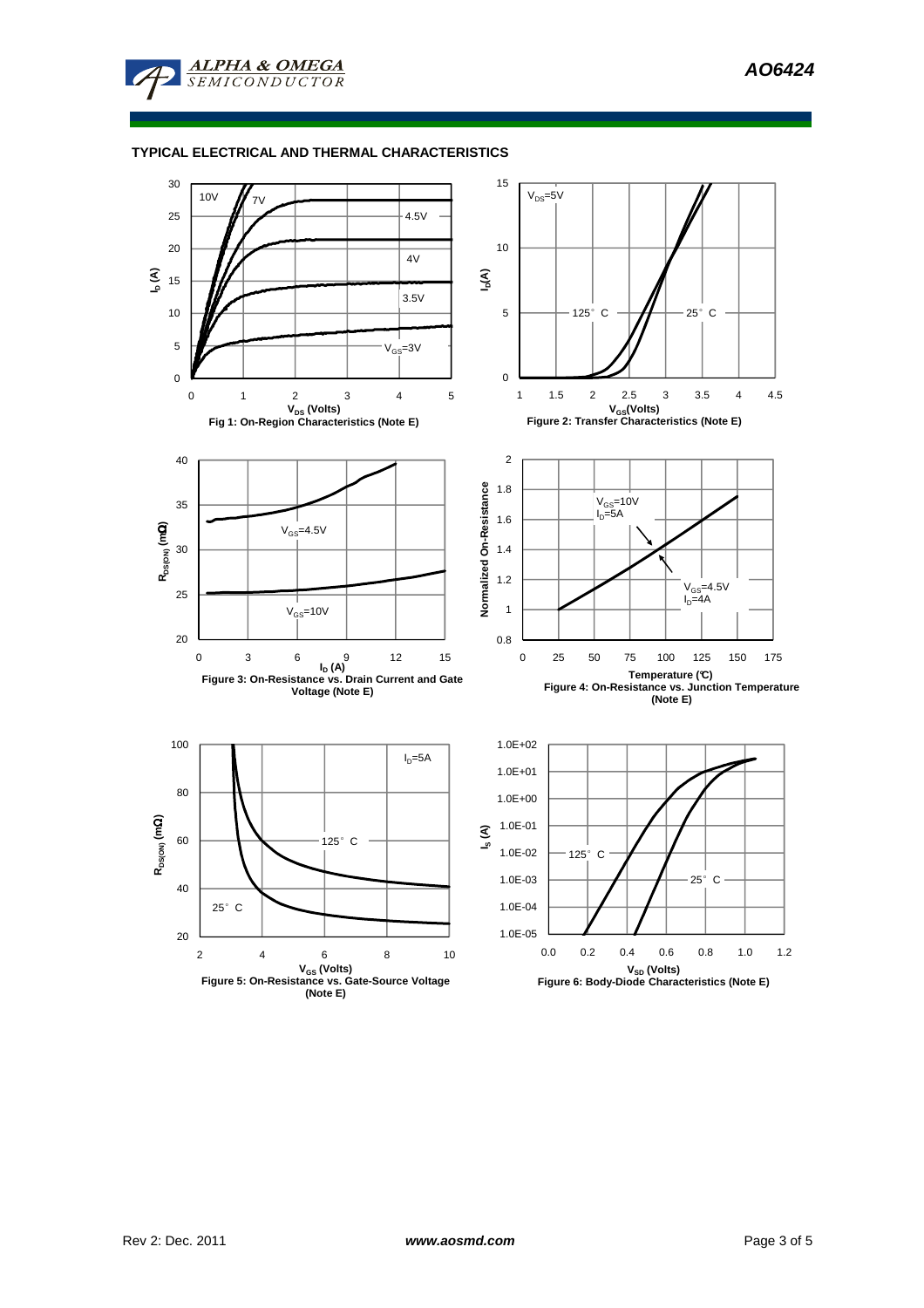**AO6424** 



## **TYPICAL ELECTRICAL AND THERMAL CHARACTERISTICS**